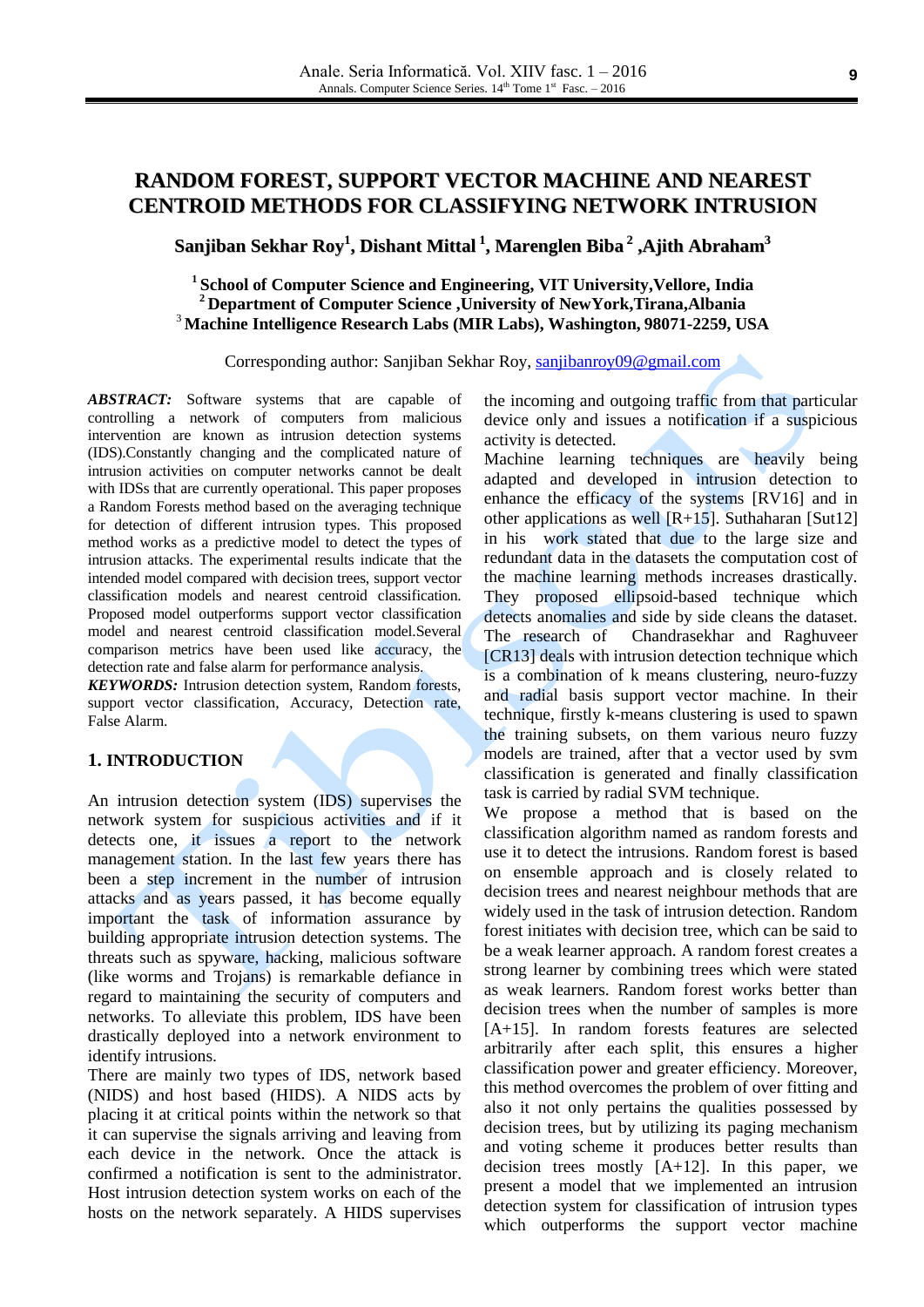method and the nearest centroid classification method in terms of accuracy, the detection rate and false alarm. An analysis has been performed for each type of attack mentioned in the dataset that has been utilized for this study.

### 1.1KDD CUP DATA SET

This dataset is developed from the DARPA packet traces and it comprises of a huge collection of intrusions that take place in a military network environment which can be downloaded from the site (http://kdd.ics.uci.edu/databases/kddcup99/kddcup99. html). The original KDD dataset is comprised of 4898431 instances, each of which contains 41 features and is classified with exactly one particular attack type. The type can be either normal or attack. Every instance that is not labelled as normal is considered to be attack. KDD CUP 99 has been dramatically used in network attacks. Every attack is comprised in one of the following categories [TK12]:

### *A)Denial of Service Attack (DOS)*

Denial of Service Attack (DOS): Under this category the attacker makes any computing resource or memory resources too much busy so that it becomes incapable of handling any genuine requests. Hence, the machine denies any legitimate users access to machines.

### *B)Users to Root Attack (U2R)*

Users to Root Attack (U2R): Under this category the attacker firstly finds an access to the account of a normal user on the system and further is able to exploit some vulnerable factor so as to obtain the root access to the system.

### *C)Remote to Local Attack (R2L)*

Under this category the attacker not having an account on a machine in the network delivers packets to that machine and exploits some vulnerable factor so that to have an authority as a user of that machine.

### *D)Probing Attack (PROBE)*

Under this category the attacker tries to collect the information related to the computer in the network with an intention of dodging the established security.

| Table 1. Attack categories and type |  |  |  |
|-------------------------------------|--|--|--|
|-------------------------------------|--|--|--|

|   | S.No. Probe | Dos      | U2R             | R2L          |
|---|-------------|----------|-----------------|--------------|
|   | Ipsweep     | Back     | Buffer overflow | ftp_write    |
|   | Nmap        | Land     | Loadmodule      | Guess_passwd |
| 3 | Portsweep   | Neptune  | Perl            | Imap         |
|   | Satan       | Pod      | Rootkit         | Multihop     |
|   |             | Smurf    |                 | Phf          |
| 6 |             | Teardrop |                 | Spy          |
|   |             |          |                 | Warezclient  |
|   |             |          |                 | Warezmaster  |

The main aim of detecting the network intrusion are detecting the attacks that occur rarely like U2R and R2L and increase the accuracy, detection rate thereby decreasing rate of false alarm.

The protocols that are used in KDD dataset are UDP, TCP and ICMP.The experiment performed utilizes several machine learning techniques to analyze efficiency and study the pattern of different types of attacks in relation to these protocols.

### **2. RELATED WORK**

Sangakatsanee et al. [SWC11] proposed a supervised machine learning approach and utilized that technique in an intrusion detection system. They conducted experiments for detecting the attack type using various techniques and concluded that the decision tree technique was ahead of all. Using a feature selection criteria they discovered 12 important features that were critically associated with detecting network attacks. Shon et al. [SM07] proposed a slight modified SVM method called as enhanced SVM which incorporates the one class SVM approach and the generic approach so that they could deliver an unsupervised learning with low alarm rate in the same way as supervised SVM approach. Toosi and Kahani have [TK12] integrated several soft computing methods for constructing an intrusion detection system to classify the attacks into various categories. They utilized a combination of neuro fuzzy classifiers for the task of classifying the attacks and genetic algorithm was utilized for optimization of the configuration of the fuzzy decision engine. Helmer et al. [H+00] proposed a distributed intrusion detection system, which was integrated with static and portable agents and some agents like data warehouse. These agents ensured creation, supervision and investigation of spatio-temporal and generic criteria for huge distributed systems. Chen at al. [C+07] implemented svm and artificial neural networks (ANN) with encoding techniques like tf x idf and simple frequency-based scheme for the task of intrusion detection. They concluded that svm with tf x idf scheme performed the best whereas ANN with simple frequency-based scheme performed worst. They utilized KDD 99 dataset for experiments. Horng et al. [H+11] proposed a hybrid approach towards intrusion detection, which combined feature selection, hierarchical clustering and svm technique. They implemented it on KDD cup 99 dataset. The results included improved performance, reduced training time and improved accuracy. Elhag at al. [E15]has utilized fuzzy systems and pairwise learning to raise the detection rate of the intrusions. Li et al. [L+12] proposed a hybrid approach combining clustering, ant colony algorithm and svm for detecting network attacks and classify them into categories. Feature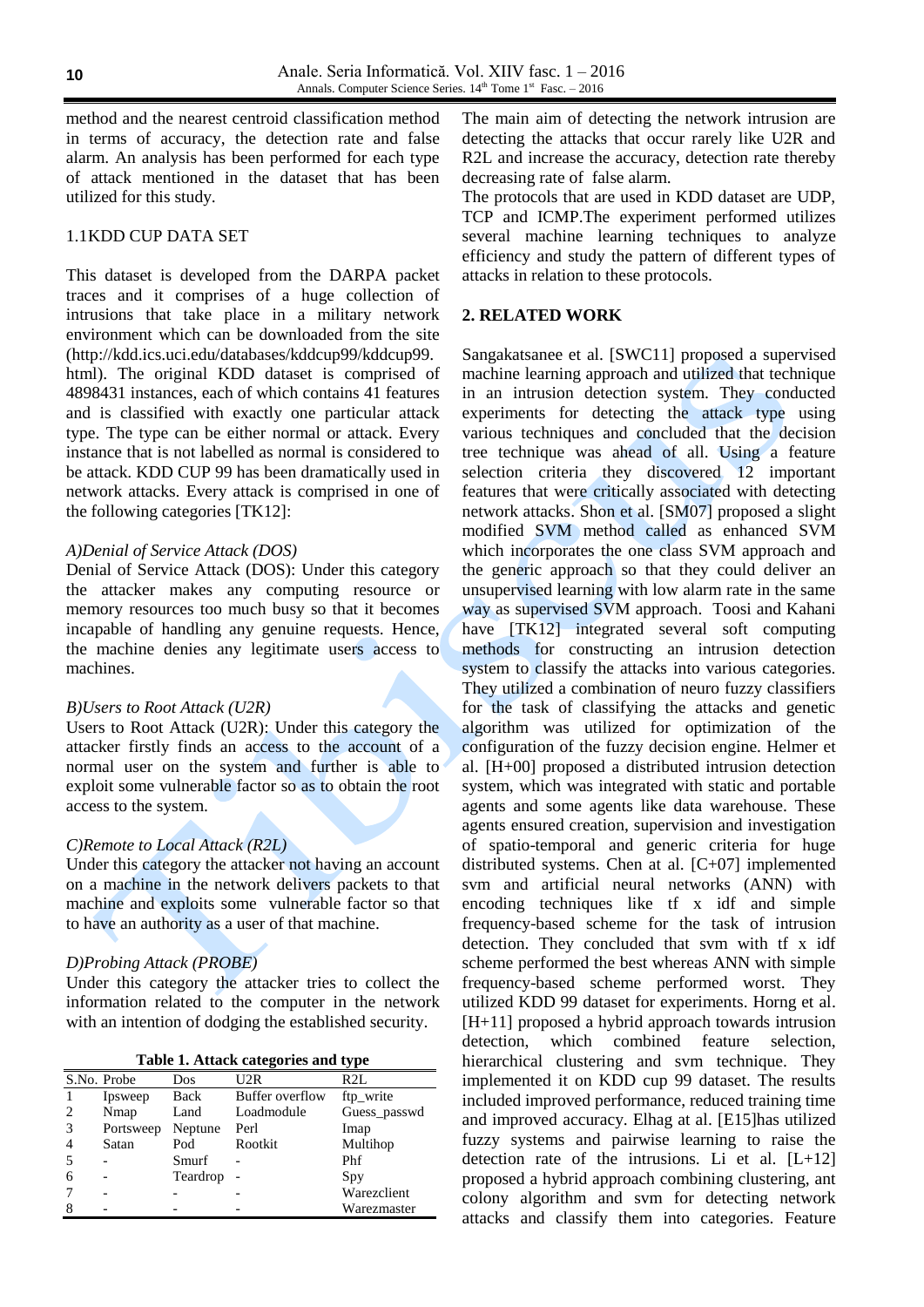removal was also conducted and the result was an accuracy of over 98.6 %. Levent Koc al. [KMS12] claimed that a technique known as Hidden Naïve Bayes (HNB) model proves to be efficient in circumstances related to highly correlated feature vectors and the problems which suffer from dimensionality. Their results indicated that HNB performs better than typical Naive Bayes models and models like svm when applied to KDD cup 99 datasets. In their research Kim et al. [KLK14] build a highly accurate misuse detection model related to decision tree and then decomposed the generic training data into small chunks for which one–class svm models were created. Tian et al. [GTX09] presented a method exclusively for host based intrusion systems. The sequence of the shell commands is used to create multiple sequence libraries signifying the normal profile. In detection stage, mining is performed in the pre-recorded data using a sequence matching algorithm and the mined patterns are evaluated for the similarities with respect to historical profile. Finally the smoothed similarities are used to decide on normal or attack conditions. The accuracy was reported high with significantly less detection time. A better accuracy was perceived as compared to existing techniques. KDD 99 dataset was used for experimentation. The reviewed techniques included neural networks, soft computing, swarm intelligence, fuzzy logic. Mukherjee and Sharma [MS12] suggested a feature reduction technique based on feature importance which is used to recognize vital reduced features. Naïve Bayes was applied on the resulting dataset for anomaly detection and they found that with reduced features it was more efficient. Zhang and Zulkernine [ZZ06] proposed a hybrid approach which combines anomaly detection technique with misuse detection and applied it over KDD 99 dataset. They concluded that this hybrid approach performed better than if either anomaly or misuse detection technique is used in isolation.The resultant training and testing times were significantly reduced and descent accuracy was reported. Moskovitch et al. [M+07] presented a technique based on machine learning for categorizing the codes in host based intrusion detection system as malicious or benign. The algorithm is trained by previously detected malicious code. The accuracy was detected to be above 90 %. Das et al. [DSB09] implemented a web intrusion detection system. An unsupervised technique was used for clustering of the queries which helped in detection of intrusions. They used a two phase approach in which the first was related to matching mechanism and in second phase the frequency of the arriving packets was an important criteria for detection. Both phases worked simultaneously. Gao et al. [GTX09] combined genetic algorithm with svm for the task of intrusion detection.

This combination ensured the optimization of svm parameters. The results of their implementation specified that the method was effective in detecting the attacks. Through their study they claimed that after including a certain number of classifiers, the accuracy of the system remains intact. Roy et al. also have proposed Intrusion detection systems based on rough set and dominance based rough set approaches respectively  $[R+12]$ ,  $[R+13]$ ,  $[DAP+14]$ . They arrived at a conclusion that practical context is a very crucial factor in evaluating the performance of machine learning algorithms. Muda et al. [M+11] proposed a hybrid method which combines k-means algorithm with naïve bayes. The mentioned approach clustered the instances to their corresponding classes. The dataset utilized was KDD 99 dataset. The results indicated a descent accuracy level.

# **3. CLASSIFICATION MODEL**

In general, the category of problems which contains data as well as the additional attributes that we want to predict comes under supervised learning approach. Under supervised learning approach the classification problem comes into account when the instances belong to two or more classes and our intention is to forecast the class of the unlabeled instances. Under the category of supervised learning methods, a technique known as Support vector machines (SVM) holds its place for classification. This method is effective for high dimensional spaces, is memory efficient since it utilizes subset of training data points in the decision function called as support vectors, also it is adroit as for the decision function various kinds of kernel functions can be stated . If the count of features is bigger than the count of samples this technique is liable to give mediocre performance.

#### *A. Suggested Classification Model*

The suggested classification model is comprised of random forest algorithm; it advances by building an aggregation of decision trees during the process of training and comes under the category of ensemble methods. This method is based on creating several models in isolation and after that take a mean of the predictions done by each of the models. The output class is computed by taking the mode of the labels calculated by each tree.

### *B. Mathematical Formulation* Given a set of training data points,

 $D = \{Xi, Yj\}$ 

where  $i = 1...n$ . A weighted neighbourhood concept is applied as shown, given a forest of M trees, prediction made by the m-th tree for X can be written as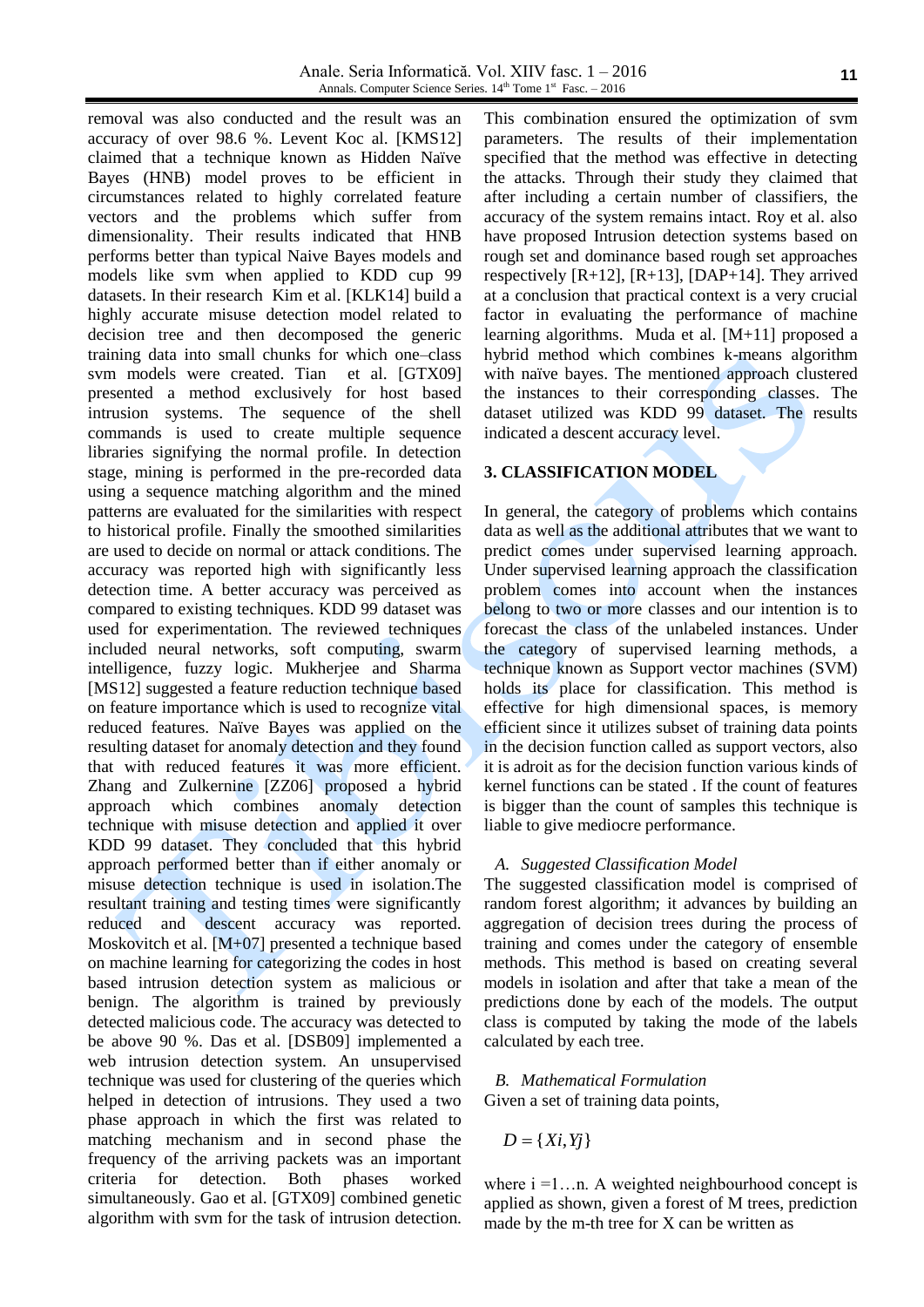$$
Tm(X) = \sum_{i=1}^{n} Wim(X)Yi
$$

where  $Wim(X)$  is equal to  $1/km$ , if X and Xi are in the same leaf in the m-th tree and 0 otherwise, km is the number of training data which fall in the same leaf as X in the m-th tree. The prediction of the entire forest is given by,

$$
F(X) = \frac{1}{M} \sum_{m=1}^{M} Tm(X) = \frac{1}{M} \sum_{m=1}^{M} \sum_{i=1}^{n} Wim(X)Yi
$$
  
= 
$$
\sum_{i=1}^{n} \left(\frac{1}{M} \sum_{m=1}^{M} Wim(X)\right)Yi
$$

which signifies that the prediction made by the random forest algorithm is the weighted average of the Yi's, with weights,

$$
Wi(X) = \frac{1}{M} \sum_{m=1}^{M} Wim(X)
$$

The data points Xi which are contained in the corresponding leaf as X in at least one tree of the forest are termed as the neighbours of  $X$  in this analysis.

# **4. EXPERIMENTAL ANALYSIS**

#### *A. Data Preparation*

In our experiments, two per cent of original KDD CUP 99 dataset that is approximately 97968 single connection vectors has been utilized. Since KDD CUP 99 dataset contains a vast amount of instances, it is very computationally expensive and requires powerful machines to perform the task. Therefore, a subset of 2% of this dataset is considered for the experimentation. Since the first 97968 original dataset was comprised of only normal, buffer\_overflow, loadmodule, perl, neptune and smurf as the class types, to ensure the uniform distribution of all the classes in the considered portion the dataset was shuffled. Each instance consists of 41 features and is classified with one particular attack type mentioned in table 1. Further description regarding available features can be found in. The training data set was considered as the first 70% of the instances, while the testing data comprised of remaining 30% of the instances. From the dataset considered for implementation the distribution of the training and the testing dataset according to the class type is shown in table 3. We have used python programming environment for all the experiments.

**Table 2. Sample distribution of training and testing dataset**

| Class  | <b>Training Dataset</b> |                | <b>Testing Dataset</b> |                |  |
|--------|-------------------------|----------------|------------------------|----------------|--|
|        | No. of                  | Sample         | No. of                 | Sample         |  |
|        | samples                 | Percentage (%) | samples                | Percentage (%) |  |
| Normal | 13484                   | 13.763         | 5744                   | 5.863          |  |
| Probe  | 569                     | 0.580          | 261                    | 0.266          |  |
| Dos    | 54351                   | 55.478         | 23301                  | 23.784         |  |
| U2R    | 6                       | 0.006          | 4                      | 0.004          |  |
| R2L    | 167                     | 0.170          | 80                     | 0.081          |  |
| Total  | 68577                   | 100            | 29390                  | 100            |  |

#### *B. Algorithm*

Random Forest Classification ( ) 1.data ←read data set 2.data  $\leftarrow$  convert features text to integral (data) 3.(train\_features,train\_intrusion\_categories)← training\_function() 4.(test\_features,test\_intrusion\_categorie)← testing\_function() 5.model←randomforests\_train(train\_features, train\_intrusion\_categories) 6.classification\_result← randomforests\_classify (train features) 7.Accuracy  $\leftarrow$  (TP+TN) / (TP+TN+FP+FN) 8.Detection Rate ← TP / (TP+FP) 9.False\_Alarm ← FP / (FP+TN)

# **5. RESULT AND DISCUSSION**

The performance of all the classifiers was computed by utilizing a matrix known as confusion matrix. It is a standard metric for benchmarking the effectiveness and robustness of a classification algorithm. Using the confusion matrix, measures like accuracy, detection rate and false alarm rate have been computed which are the generic criteria for evaluating the performance of the IDS. These metrics have been utilized in a number of studies and they ensure a viable means of deciding the efficiency of the model for detecting the intrusions within systems. For a decent level of performance, the intrusion detection system (IDS) needs high accuracy and detection rate and conversely false alarm rate should be low. These terms are given by the following formulae:

$$
Accuracy = \frac{(TP + TN)}{(TP + TN + FP + FN)}
$$

$$
Detection\_Rate = \frac{TP}{(TP + FP)}
$$

$$
False\_Alarm = \frac{FP}{(FP + TN)}
$$

Table 3 represents a matrix known as confusion matrix. True positive (TP) indicates the number of instances having the class label of attack and were correctly classified as an attack. True negative (TN) indicates the number of instances having the class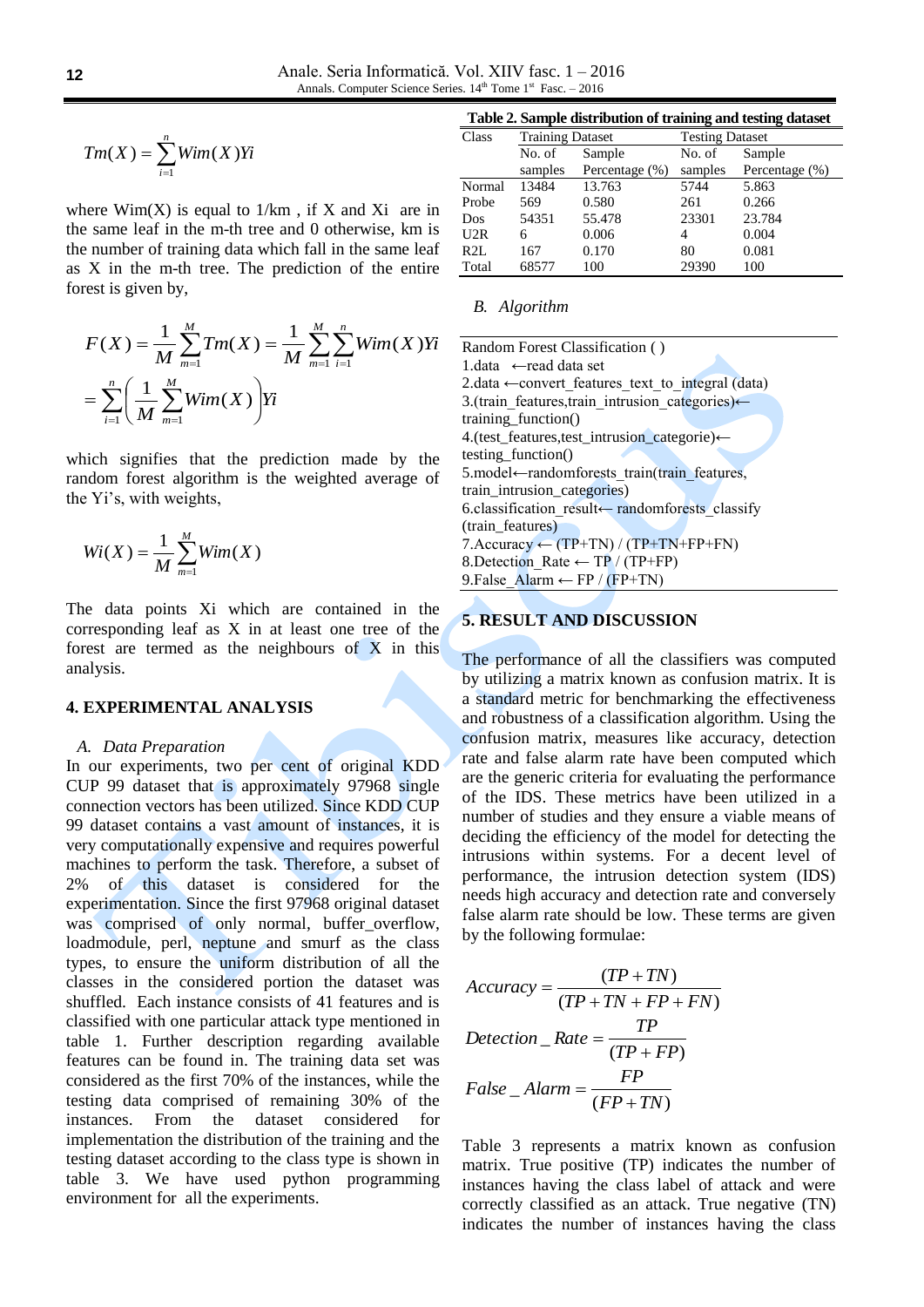label of normal and were correctly classified as normal. False positive (FP) indicates the number of instances that have a label of being valid but have been incorrectly classified as intrusion. False negative (FN) indicates the number of instances that were having a label of intrusion but were incorrectly classified as normal by the IDS.

| <b>Table 3. Confusion matrix</b> |  |
|----------------------------------|--|
|----------------------------------|--|

|        |                           | Predicted class |    |  |  |  |
|--------|---------------------------|-----------------|----|--|--|--|
|        | Class=attack Class=normal |                 |    |  |  |  |
| Actual | Class=attack              | TР              | FN |  |  |  |
| Class  | Class=normal              | FP              | TN |  |  |  |

A ten-fold cross validation scheme has been followed for computing the confusion matrix corresponding to each kind of attack. This has been accomplished for both training as well as testing data set. Table 4, 5 and 6 signify the best result among the 10 outputs returned after ten-fold cross validation for nearest centroid, svm and random forests, respectively. For simultaneous observation in each table, the confusion

matrix for testing and training sets in each type of attack, namely DOS, PROBE, R2L and U2R have been integrated into a single table. The last 3 rows in table 4, 5 and 6 denote accuracy, the detection rate and false alarm rate for the corresponding training or test set. It is apparent that,in our proposed work, Random forest has accomplished dependable peak values for all intrusion types. In case of DOS intrusion, 99.996 % is attained, which is the maximum accuracy, when compared with other techniques. In case of PROBE intrusion, a very descent accuracy

of 99.916 % has been attained. For R2L and U2R, once again the highest accuracy values of 99.914 and 99.947 are reported, respectively. Table 7 represents the experimental results of the three techniques used for intrusion detection over the KDD CUP 99 dataset. The accuracy values were calculated for the testing dataset to elaborate on the efficiency of the compared models. It was concluded that the random forests method outperforms the other two methods.

**Table 4. Experimental results obtained for the training and testing dataset using the nearest centroid technique**

| Class                 | Types of attacks |                |              |             |        |        |                |              |
|-----------------------|------------------|----------------|--------------|-------------|--------|--------|----------------|--------------|
|                       | Dos              |                | Probe        |             | R2L    |        | U2R            |              |
|                       | Train            | Test           | Train        | <b>Test</b> | Train  | Test   | Train          | Test         |
|                       |                  |                |              |             |        |        |                |              |
| (TN)                  | 2176             | 892            | 2176         | 892         | 2176   | 892    | 2176           | 892          |
| (FP)                  | 3344             | 1365           | 1504         | 606         | 5898   | 2640   | 562            | 241          |
| (TP)                  | 53386            | 22864          | 294          | 132         | 21     | 8      |                | $\mathbf{0}$ |
| (FN)                  | 0                | $\overline{0}$ | $\mathbf{0}$ | $\theta$    | 43     | 21     | $\overline{2}$ |              |
| <b>ACCURACY</b>       | 94.323           | 94.566         | 62.154       | 62.822      | 26.996 | 25.273 | 79.423         | 78.659       |
| <b>DETECTION RATE</b> | 94.105           | 94.366         | 16.351       | 17.886      | 0.354  | 0.302  | 0.177          | $0.0\,$      |
| <b>FALSE ALARM</b>    | 60.579           | 60.478         | 40.869       | 40.453      | 73.049 | 74.745 | 20.525         | 0.0          |

#### **Table 5.Experimental results obtained for the training and testing dataset using the support vector machine technique**

|                       | ucumque          |                |        |        |        |                  |                |                  |
|-----------------------|------------------|----------------|--------|--------|--------|------------------|----------------|------------------|
| <b>Class</b>          | Types of attacks |                |        |        |        |                  |                |                  |
|                       | <b>Dos</b>       |                | Probe  |        | R2L    |                  | U2R            |                  |
|                       | Train            | Test           | Train  | Test   | Train  | Test             | Train          | Test             |
| (TN)                  | 12211            | 5737           | 12211  | 5737   | 12211  | 5737             | 12211          | 5737             |
| (FP)                  | 59               | $\overline{4}$ | 766    | 3      | 446    | $\boldsymbol{0}$ | $\overline{2}$ | $\mathbf{0}$     |
| (TP)                  | 54000            | 23112          | 396    | 178    | 72     | $\overline{4}$   |                | $\boldsymbol{0}$ |
| (FN)                  | 5                | 189            | 44     | 64     | 94     | 76               | 5              | $\overline{4}$   |
| <b>ACCURACY</b>       | 99.903           | 99.335         | 93.962 | 98.879 | 95.788 | 98.693           | 99.942         | 99.930           |
| <b>DETECTION RATE</b> | 99.890           | 99.982         | 34.079 | 98.342 | 13.899 | 100              | 33.333         | $\mathbf{0}$     |
| <b>FALSE ALARM</b>    | 0.480            | 0.069          | 5.902  | 0.052  | 3.523  | $\mathbf{0}$     | 0.0163         | $\boldsymbol{0}$ |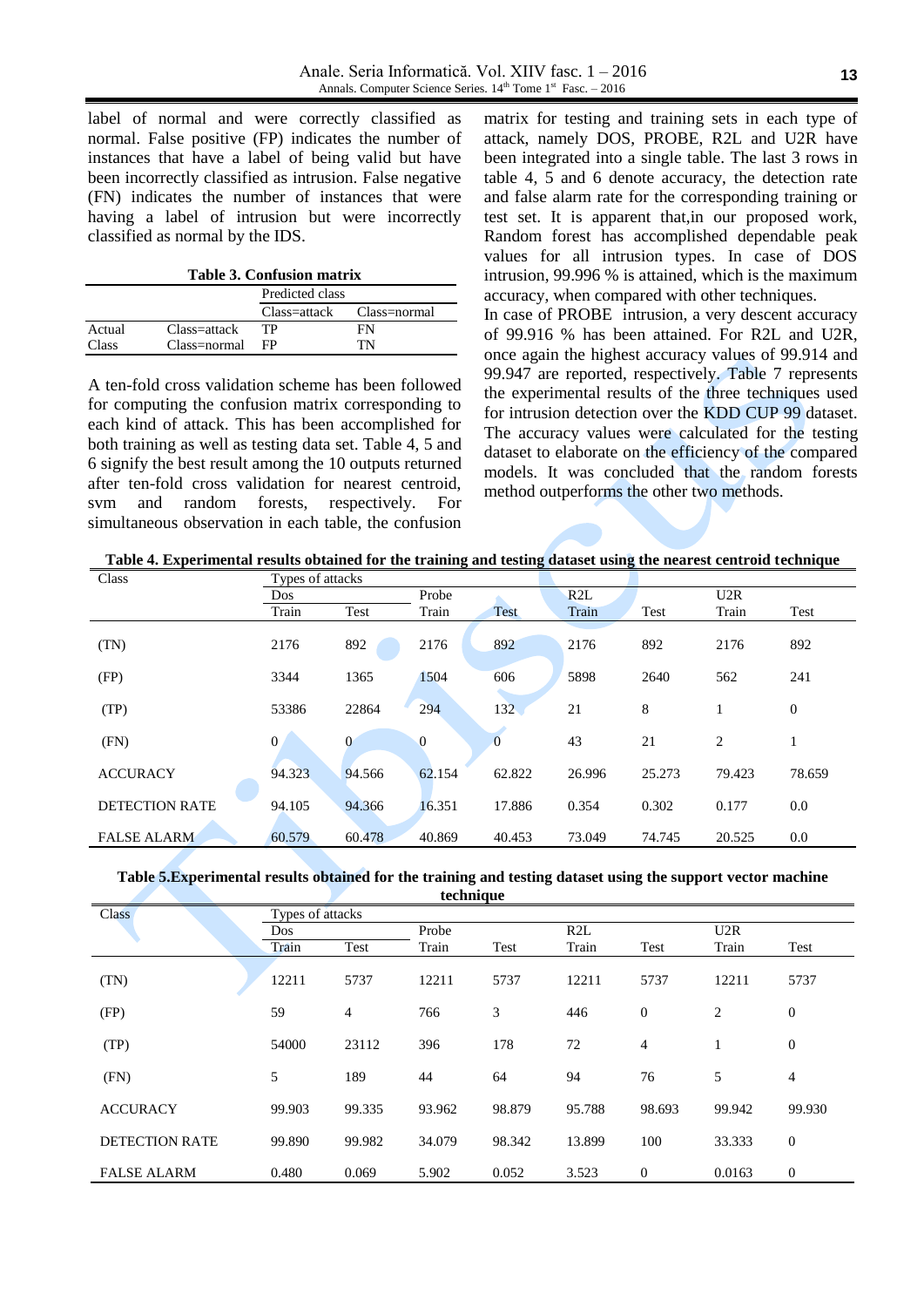Anale. Seria Informatică. Vol. XIIV fasc. 1 – 2016 Annals. Computer Science Series.  $14^{th}$  Tome  $1^{st}$  Fasc. - 2016

| Table 6. Experimental results obtained for the training and testing dataset using proposed technique |                  |              |                |              |                  |        |              |                  |  |
|------------------------------------------------------------------------------------------------------|------------------|--------------|----------------|--------------|------------------|--------|--------------|------------------|--|
| Class                                                                                                | Types of attacks |              |                |              |                  |        |              |                  |  |
|                                                                                                      | Dos              |              | Probe          |              | R2L              |        | U2R          |                  |  |
|                                                                                                      | Train            | Test         | Train          | Test         | Train            | Test   | Train        | Test             |  |
| (TN)                                                                                                 | 13483            | 5740         | 13483          | 5740         | 13483            | 5740   | 13483        | 5740             |  |
| (FP)                                                                                                 |                  | 1            | $\overline{0}$ | $\mathbf{0}$ | $\boldsymbol{0}$ | 3      | $\mathbf{0}$ | $\boldsymbol{0}$ |  |
| (TP)                                                                                                 | 54351            | 23299        | 568            | 255          | 167              | 76     | 6            | 1                |  |
| (FN)                                                                                                 | $\theta$         | $\mathbf{0}$ |                | 5            | $\boldsymbol{0}$ | 2      | $\mathbf{0}$ | 3                |  |
| <b>ACCURACY</b>                                                                                      | 99.998           | 99.996       | 99.992         | 99.916       | 100              | 99.914 | 100          | 99.947           |  |
| <b>DETECTION RATE</b>                                                                                | 99.998           | 99.995       | 100            | 100          | 100              | 98.202 | 100          | 100              |  |
| <b>FALSE ALARM</b>                                                                                   | 0.007            | 0.017        | $\theta$       | $\mathbf{0}$ | 0                | 0.052  | $\theta$     | $\bf{0}$         |  |

**Table 7. Accuracy, detection rate and false alarm rate values after a 10-fold cross validation scheme**

|                     | Different  | Dos    |        | Probe          |        | R2L          |         | U2R          |                  |
|---------------------|------------|--------|--------|----------------|--------|--------------|---------|--------------|------------------|
|                     | Methods    | Train  | Test   | Train          | Test   | Train        | Test    | Train        | Test             |
|                     | NC         | 94.138 | 94.423 | 62.003         | 62.819 | 26.368       | 25.107  | 79.293       | 78.003           |
| Accuracy            | <b>SVM</b> | 99.386 | 98.812 | 93.358         | 98.230 | 95.198       | 92.597  | 99.022       | 98.891           |
|                     | RF         | 99.726 | 99.978 | 99.923         | 99.901 | 99.989       | 99.9101 | 99.967       | 99.788           |
| Detection<br>Rate   | NC.        | 94.008 | 94.253 | 16.164         | 17.112 | 0.211        | 0.109   | 0.088        | 0.0              |
|                     | <b>SVM</b> | 99.677 | 99.762 | 34.063         | 98.185 | 13.793       | 95.781  | 33.31        | $\boldsymbol{0}$ |
|                     | RF         | 99.947 | 99.866 | 99.945         | 99.921 | 99.978       | 98.971  | 99.901       | 99.916           |
| False<br>Alarm Rate | NC.        | 60.649 | 60.757 | 40.972         | 40.590 | 73.129       | 74.802  | 20.671       | 0.1              |
|                     | <b>SVM</b> | 0.483  | 0.074  | 5.913          | 0.061  | 3.609        | 1       | 0.0215       | $\theta$         |
|                     | RF         | 0.007  | 0.018  | $\overline{0}$ |        | $\mathbf{0}$ | 0.054   | $\mathbf{0}$ | $\boldsymbol{0}$ |



**Figure 1. Graphical representations for comparison of the other techniques with our proposed technique (train and test sets)**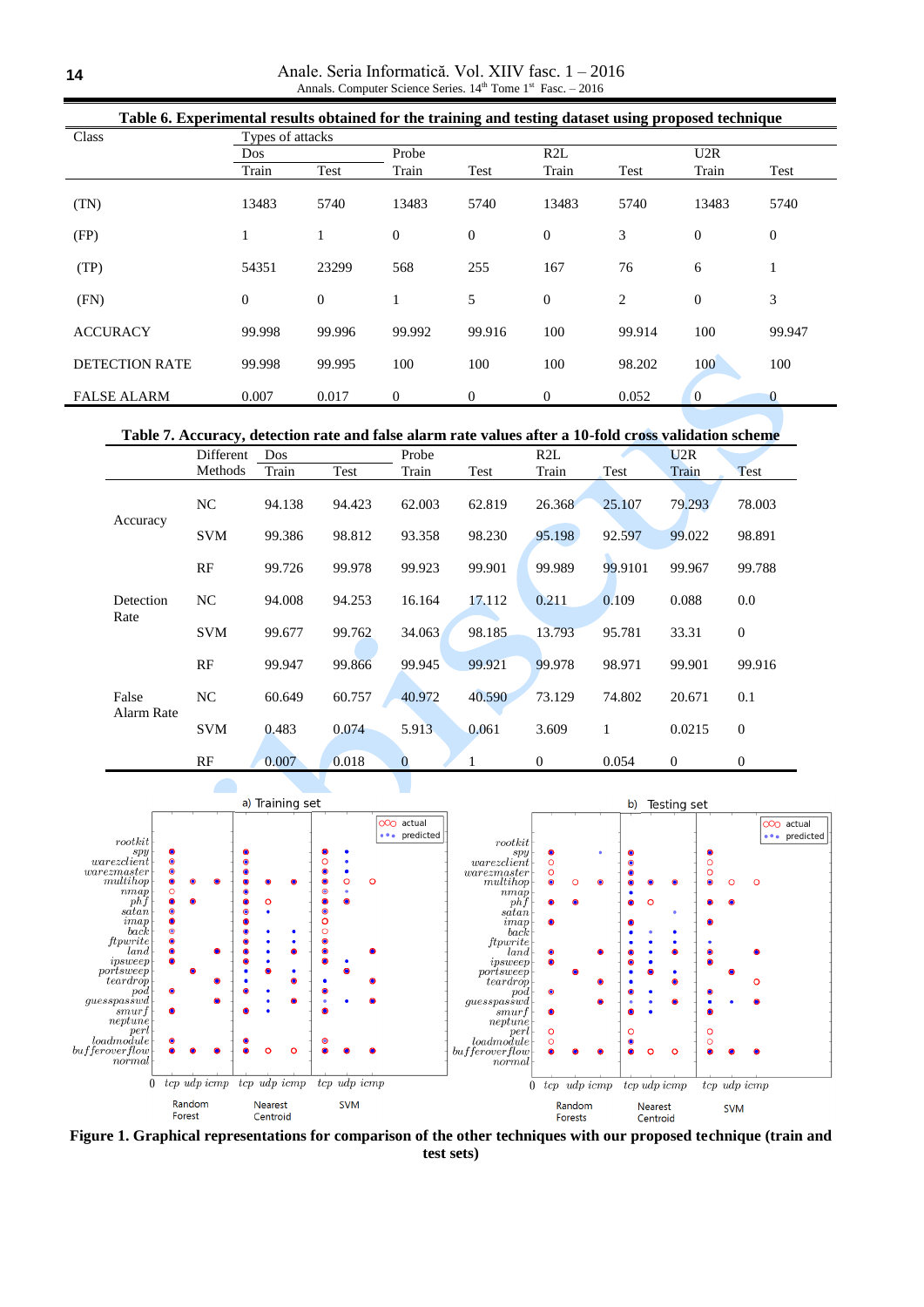Anale. Seria Informatică. Vol. XIIV fasc. 1 – 2016 Annals. Computer Science Series.  $14<sup>th</sup>$  Tome  $1<sup>st</sup>$  Fasc. – 2016



**Figure 2. Accuracy comparison of other techniques with our proposed technique (train and test sets)**



**Figure 3. Detection rate comparison of other techniques with our proposed technique (train and test sets)**



**Figure 4. False Alarm comparison of other techniques with our proposed technique (train and test sets)**

Fig. 1 depicts a comparison between nearest centroid, svm and random forests. Fig. 1 (a) and (b) have been plotted with respect to the protocol feature. Protocol feature in turn could be any one of three discrete types which are tcp, udp and icmp. For a particular feature the red circles signify actual class labels and blue dots signify predicted class labels. Since red circles signify actual classes and blue dots signify predicted classes, hence, the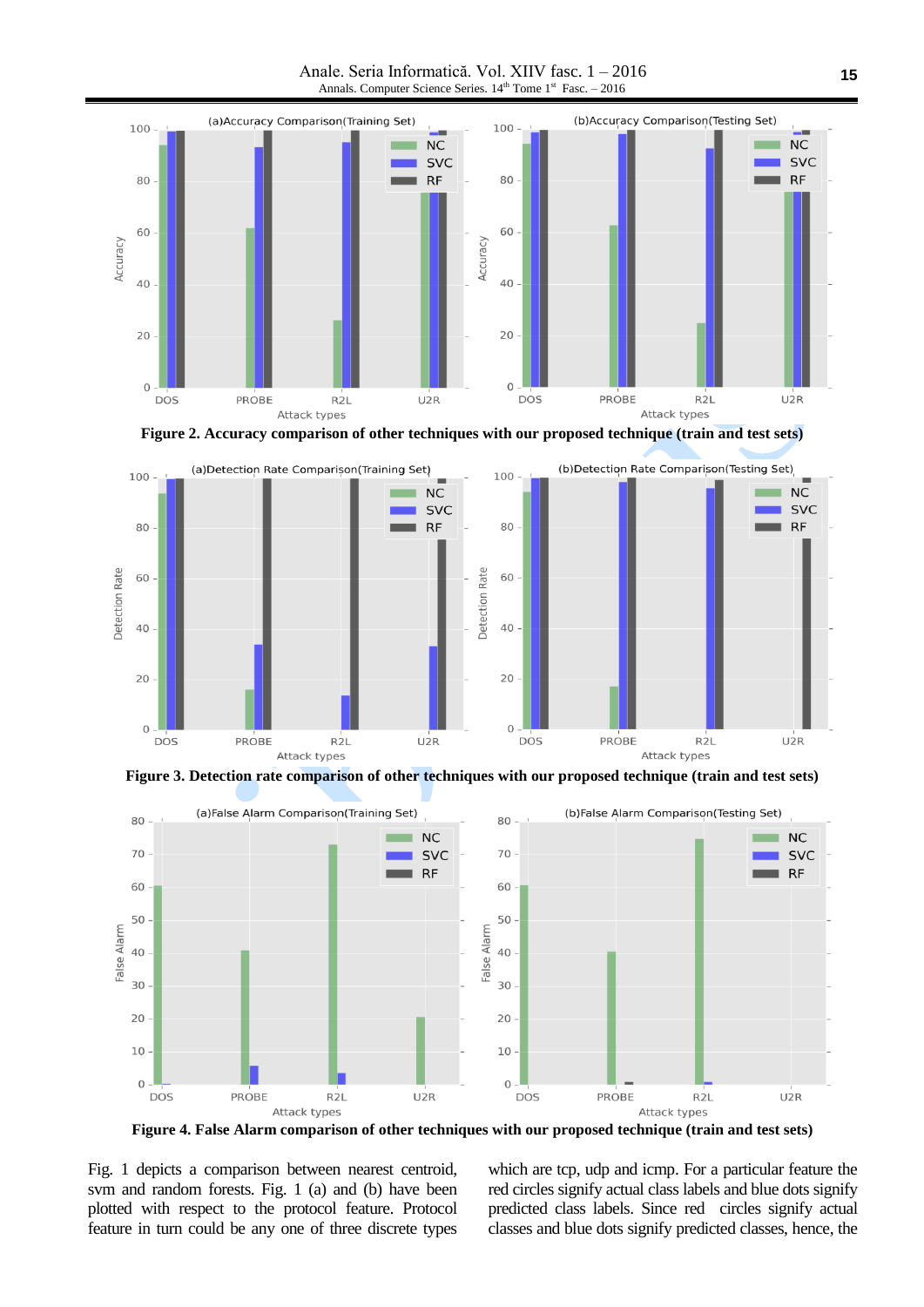more the number of blue points outside the circle, the lesser is the accuracy of that model or the more the number of empty circles the lesser is the accuracy for that model. Fig. 2-4 describe the comparative results of the experimentation in the graphical format for accuracy, detection rate and false alarm rate. In each fig. 2-4, (a) and (b) denote testing and training set results, respectively. These graphs clearly show that the proposed model can provide an efficient intrusion detection tool compared to other equivalent advanced predictive techniques.

# **CONCLUSION**

Intrusion detection is a significant task nowadays for computational methods. In this paper a novel method for detecting intrusion type was introduced. 41 feature vectors were utilized as input to classify attack categories of the KDD Cup dataset successfully. An IDS system that was able to analyse the dynamic and complex nature of intrusion activities has been built. Random forests technique based on the averaging method outperformed the major classification methods support vector machine and nearest centroid. After achieving ten-fold cross validation, the proposed model resulted in the highest accuracy and detection rate values as well as the least alarm rate values. This trend was maintained consistently for PROBE, DOS, U2R and R2L intrusion attacks. The results specify that the classification ability of the proposed model is incomparable to nearest centroid approach and is inherently superior to the support vector machine model. Anomaly detection methods that are based on artificial intelligence are continuously alluring a lot of attention from the research community. Through this paper, we were able to successfully perform a comparison study and come over with a state of the art method in intrusion detection system.

# **REFERENCES**

- [A+12] **J. Ali, R. Khan, N. Ahmad, I. Maqsood** - *Random forests and decision trees*, IJCSI International Journal of Computer Science Issues, vol. 9, no. 5, 2012.
- [A+15] **S. Adusumilli, D. Bhatt, H. Wang, V. Devabhaktuni, P. Bhattacharya** - *A novel hybrid approach utilizing principal component regression and random forest regression to bridge the eripod of GPS outages*, Neurocomputing, 2015.
- [CR13] **A. Chandrasekhar, K. Raghuveer** *Intrusion detection technique by using kmeans, fuzzy neural network and svm*

*classifiers*, In Computer Communication and Informatics (ICCCI), 2013 International Conference, pp. 1-7.

- [C+07] **Y. Chen, L. Dai, Y. Li, X. Q. Cheng** *Building lightweight intrusion detection system based on principal component analysis and C4. 5 algorithm*, In Advanced Communication Technology, The 9<sup>th</sup> International Conference on IEEE. vol. 3, pp. 2109-2112, 2007.
- [DAP14] **T. K. Das, D. P. Acharjya, M. R. Patra** - *Business Intelligence from Online Product Review-A Rough Set Based Rule Induction Approach*, 2014 International Conference on Contemporary computing and Informatics (IC3I-2014), 27-29 Nov, 2014, pp. 800-803, Mysore, India, IEEE Xplore, DOI:10.1109/IC3I.2014.7019662, 2014.

[DSB09] **D. Das, U. Sharma, D. K. Bhattacharyya** - *A Web Intrusion Detection Mechanism based on Feature based Data Clustering*, In Advance Computing Conference, 2009.

- [GTX09] **M. Gao, J. Tian, M. Xi** *Intrusion detection method based on classify support vector machine*, In Intelligent Computation Technology and Automation, 2009. ICICTA'09. Second International Conference on, vol. 2, pp. 391-394, IEEE, 2009.
- [H+00] **G. Helmer, J. S. Wong, V. Honavar, L. Miller** - *Automated discovery of concise predictive rules for intrusion detection*, Journal of Systems and Software, vol. 60, no. 3, pp. 165-175, 2002.
- [H+11] **S. J. Horng, M. Y. Su, Y.H. Chen, T. W. Kao, R.J. Chen, J.L. Lai, C. D. Perkasa** - *A novel intrusion detection system based on hierarchical clustering and support vector machines*, Expert systems with Applications, vol. 38, no. 1, pp. 306-313, 2011.
- [KLK14] **G. Kim, S. Lee, S. Kim** *A novel hybrid intrusion detection method integrating anomaly detection with misuse, Expert Systems with Applications* 41.4, 1690- 1700, 2014.